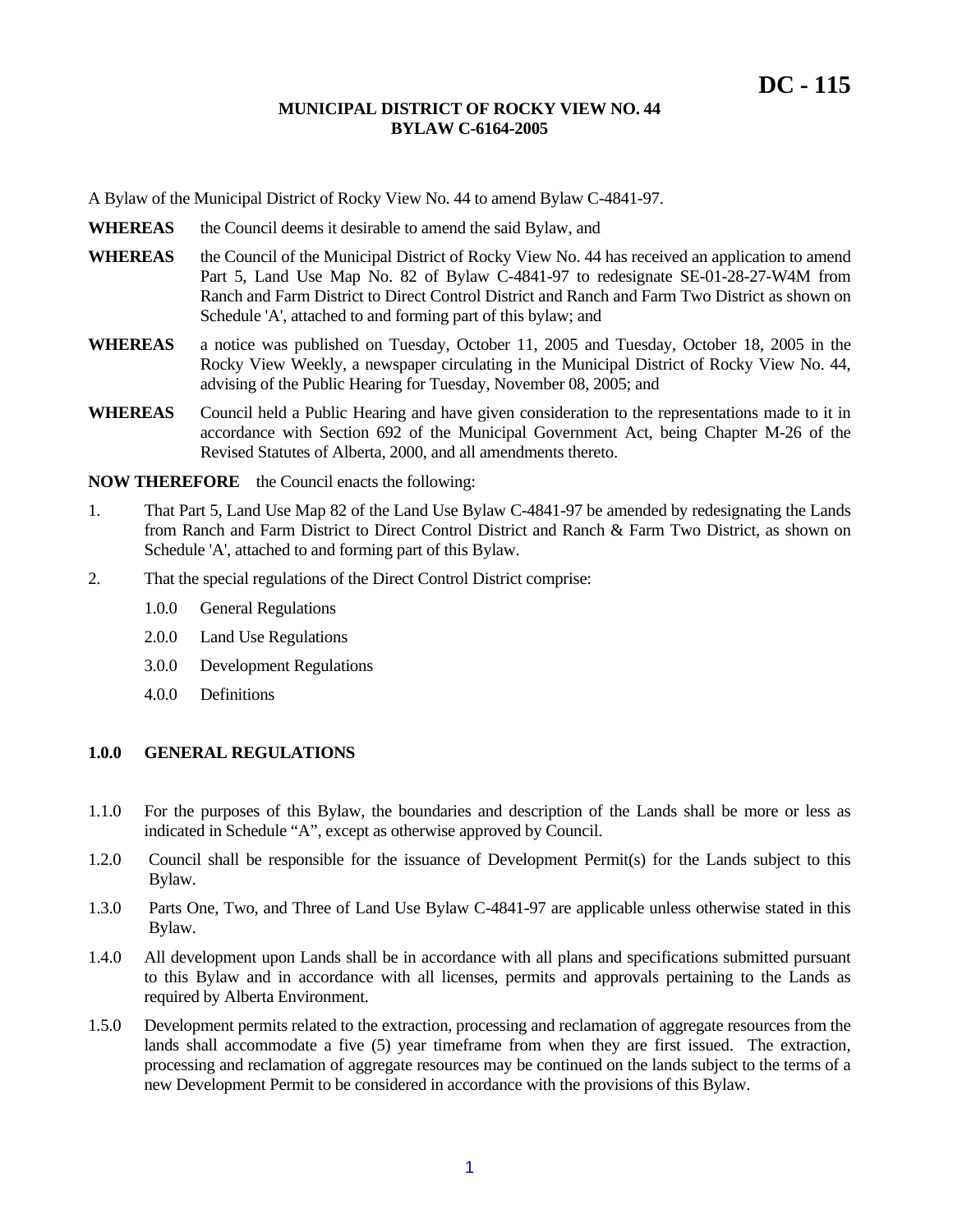- 1.6.0 The development phasing of the Lands shall occur in accordance with a *Mining Sequence Plan* prepared in consultation with and approved by Alberta Environment. Once approved by Alberta Environment, this Plan shall be submitted to the Municipality and adherence to it shall be incorporated as a requirement of a Development Permit issued for the Lands. All licenses, permits and development approvals pertaining to the Lands shall be required prior to the development of each phase of the Lands.
- 1.7.0 The Applicant shall prepare and submit to the Municipality an *Annual Operations Report* summarizing the state of operations of the development, any community concerns received throughout the course of the year and any relevant information which could affect the continued operation of the development. The 'Annual Operations Report' must be presented to Council no later than 30 days prior to each annual anniversary date of the issuance of the Development Permit(s) for the Lands.

## **2.0.0 LAND USE REGULATIONS**

#### 2.1.0 Purpose and Intent

The purpose and intent of this District is to provide for the exploration, extraction, processing and stockpiling of on-site aggregate resources on the Lands and the post-extraction reclamation of the Lands, in accordance with the specified regulations. Notwithstanding the foregoing, neither the processing of aggregate into asphalt (or similar components) nor washing of aggregate shall be permitted on the site.

#### 2.2.0 List of Uses

- 2.2.1 Fences
- 2.2.2 General Agriculture
- 2.2.3 Aggregate Resource Extractive Industry, including:
	- a) Aggregate Exploration & Testing
	- b) Aggregate Extraction & Removal
	- c) Aggregate Processing
	- d) Temporary Aggregate Crushing Activities
	- e) Aggregate Stockpiles
	- f) Reclamation Earthworks
	- g) Berms and other Earthworks intended to mitigate and buffer the adverse impacts the extractive processes may have on adjacent lands
- 2.2.4 Weigh Scale
- 2.2.5 Temporary Structures
- 2.2.6 Signs
- 2.3.0 Minimum Requirements
	- 2.3.1 Minimum *yard, front* setback to operations, including excavations and stockpiles: 30.0 m (98.4 ft.)
	- 2.3.2 Minimum *yard, side* setback to operations, including excavations and stockpiles: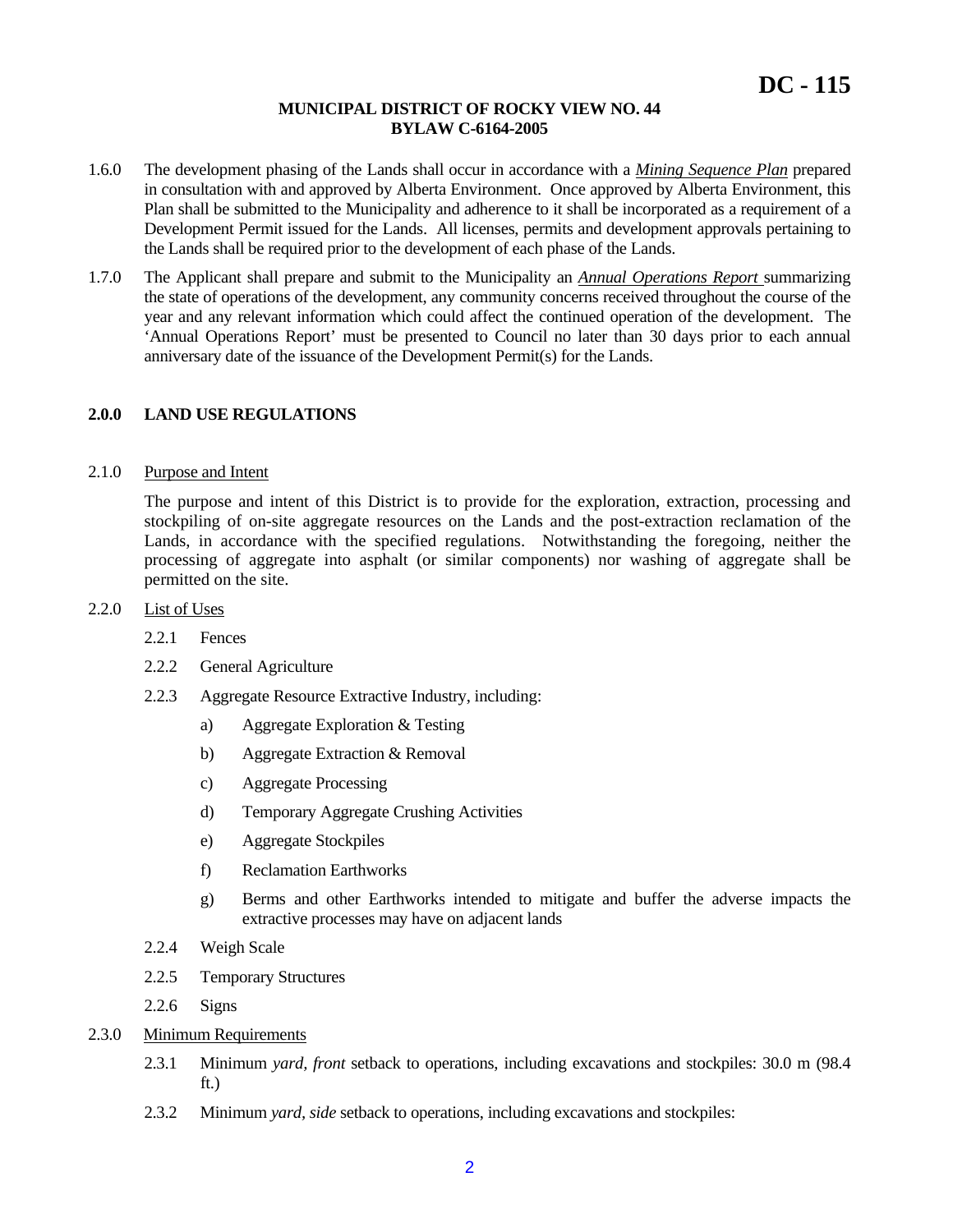- a) 30.0 m (98.4 ft.) from any *road, municipal*;
- b) 6.0 m (19.7 ft.) abutting NE 1-28-27-W4M
- 2.3.3 Minimum *yard, rea*r setback to operations, including excavations and stockpiles: 15.0 m (49.2 ft.)

# 2.4.0 Maximum Requirements

- 2.4.1 Number of Temporary Structures: 1
- 2.4.2 Area for Temporary Structures:  $45 \text{ m}^2 (484 \text{ ft}^2)$
- 2.4.3 Height of Temporary Structures/Fence:
	- a) Temporary Structures: 8 m (26.2 ft.)
	- b) Fence: 3.1 m (10.17 ft.)

#### **3.0.0 DEVELOPMENT REGULATIONS**

- 3.1.0 No Development Permit for any use of the Lands contemplated in Section 2.0.0 of this bylaw shall be issued by Council until the Applicant has submitted the following to the Municipality's Development Authority:
	- 3.1.1 An *Application for Development Permit* accompanied by the following:
		- a) A *Key Plan* drawn at a scale satisfactory to show the proposed development, indicating the relation to nearby roadways, building sites, structures, waterways and to any topographic feature or landmark which will identify where the development is to be located;
		- b) A *Site Plan* drawn to scale of not less that 1:4000:
			- (i) showing the site or sites on which the Applicant's right to extract aggregate resources are established or are proposed to be established and for the specific purposes hereof, a site shall, at the discretion of the Approving Authority, include all of the Lands or a portion thereof;
			- (ii) plotted thereon the dimensioned limits and boundaries of the portion or portions of the site or sites over which the Applicant holds or proposes to hold interest and rights to extract aggregate resources, and includes phasing;
			- (iii) plotted thereon any building or dwelling or other structure presently erected on the site or sites or within a distance of 800 meters (2,624.7 ft) lying outside the boundaries of the site or sites;
		- c) A *Plot Plan* drawn to scale of not less than 1:1000 showing:
			- (i) contours at intervals of not less than 1.0 meters (3.28 feet) throughout the dimensioned area or areas over which the Applicant holds or proposes to hold interest and rights to extract aggregate resources and throughout whatever additional areas of the site as may be necessary in the opinion of the Approving Authority;
			- (ii) the specific area or areas for the actual location of any extraction, processing and/or other attendant development which the Applicant intends to be considered by the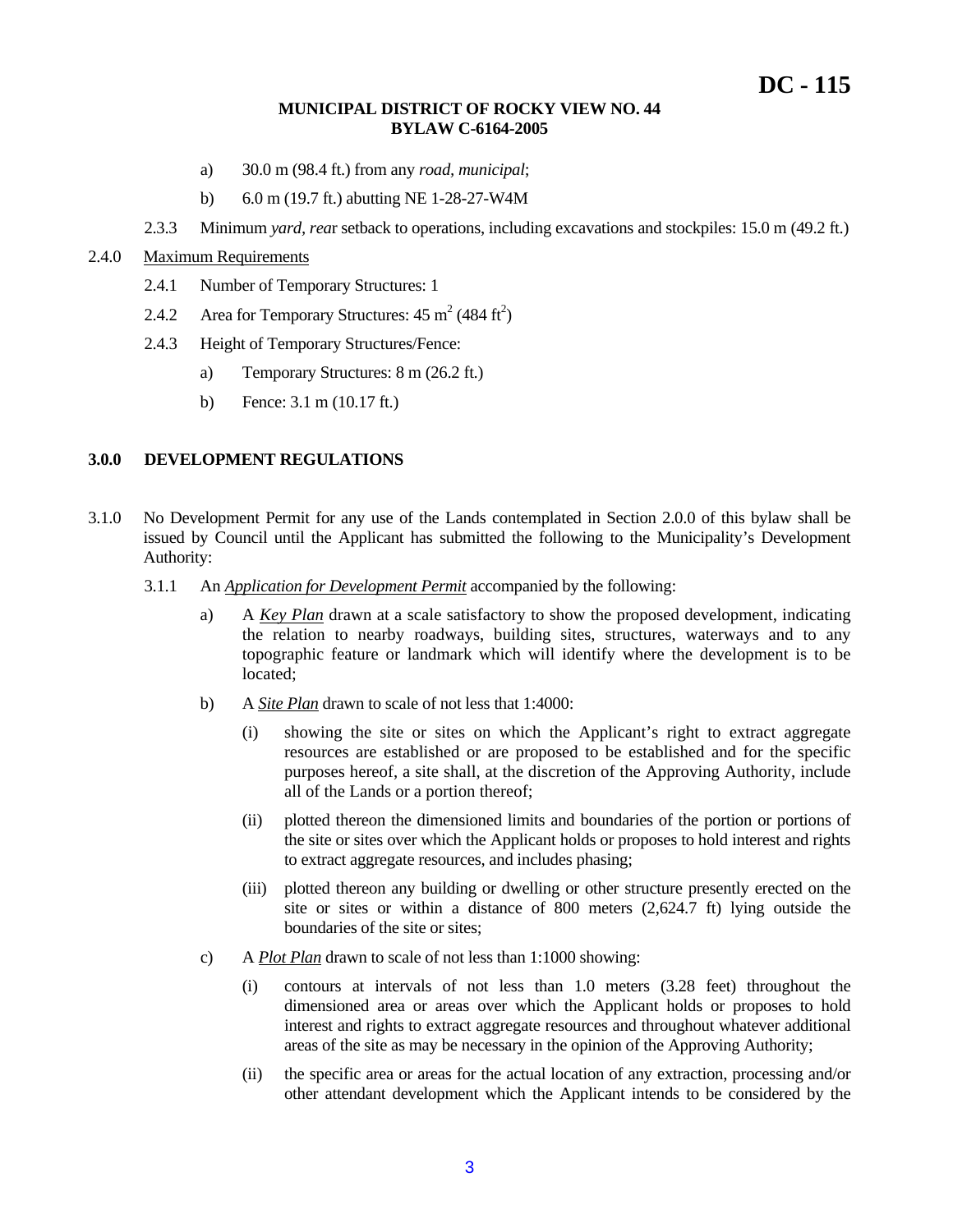Approving Authority for the issuance of a Development Permit for a period of time as specified in such Permit;

- (iii) the present and proposed means of access and egress from any municipal roadway to any development proposed for the Lands or portions thereof, including any intersection treatment(s) on or adjacent to the site and schedules for payment and/or construction by the Applicant for same;
- (iv) the location or proposed location of any other development including any ancillary structure or building or stockpiling of material for backfill, reclamation or for any purpose;
- d) A set of *Profiles and/or Cross-Sections* of the portion of the site actually containing the excavation as are necessary to show the original ground level, the proposed depth to which the excavation is to be excavated and the level to which it is proposed to restore the surface of the excavation in relation to the lands adjacent to the Lands;
- e) An *Outline Plan* showing the method intended to be used for the excavation and/or processing of materials contained on the Land, and the equipment to be used in conjunction therewith;
- f) A *Project Timeline* detailing anticipated timelines of proposed excavation, processing, backfilling, terracing and/or leveling;
- g) A *Mitigation Plan* outline of the projected method of controlling any adverse effects resulting from noise, dust, or drainage from or into the excavation, access and municipal roads and adjacent lands, including baseline or benchmark data against which future measurements and analysis can be compared;
- 3.1.2 A *Traffic Impact Analysis,* to be completed by a qualified professional engineer licensed to practice in the Province of Alberta, which defines all necessary road improvements required in support of the development, estimates costs necessary to implement said improvements, and provides recommendations concerning any mitigation measures necessary to address any negative impacts on the local and regional transportation network in order to maintain a high standard of safety.
- 3.1.3 A *Storm Water Management Plan*, to be completed by a qualified professional engineer licensed to practice in the Province of Alberta, which demonstrates the manner in which stormwater will be retained on site and will not adversely impact the regional surface drainage patterns. This Plan will indicate how surface drainage will be maintained adjacent to and within the area disturbed by aggregate excavation, processing or other attendant uses to prevent surplus accumulation of surface run-off, to the satisfaction of the Municipality and Alberta Environment.
- 3.1.4 An *Erosion Control Plan* detailing measures necessary to be undertaken in accordance with the Stormwater Management Plan prepared in Section 3.1.3.
- 3.1.5 A *Servicing Plan* detailing anticipated methods of providing potable water and wastewater treatment and disposal (if required) in accordance with all relevant Municipal and Provincial requirements.
- 3.1.6 A *Reclamation Plan* showing each phase of development of the Lands in form and substance satisfactory to the Municipality and Alberta Environment showing a description of the method(s) and type of materials to be used for backfilling or terracing the excavation and for leveling or restoring the surface of the Lands and a description of the proximity of the lowest level to which the excavation is to be restored to the water table in the immediate vicinity of the excavation;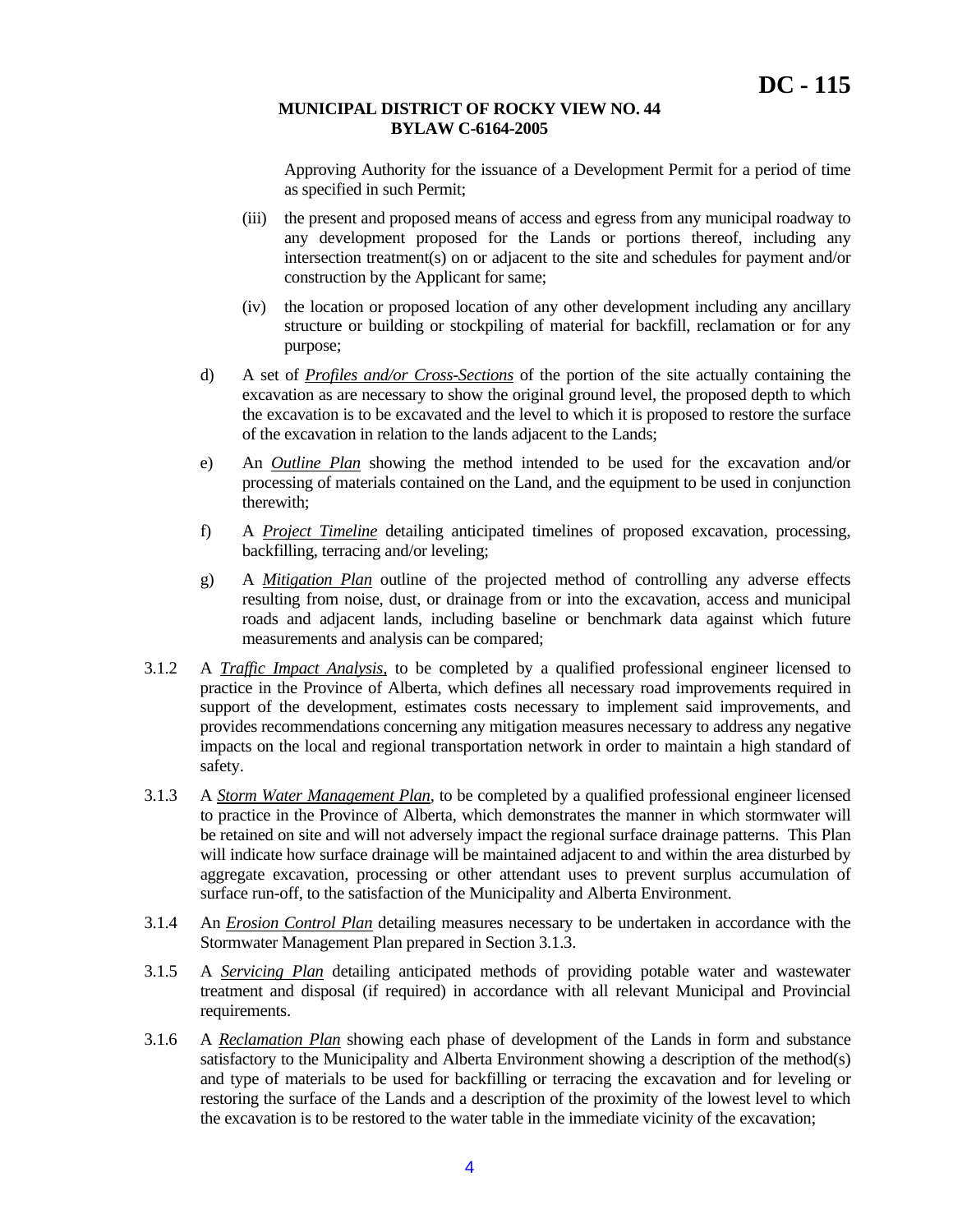- 3.1.7 Confirmation of *Alberta Environment Approval* for a gravel extractive uses issued in accordance with the *Conservation & Reclamation Regulation* under the *Environmental Protection and Enhancement Act*, or equivalent:
- 3.1.8 A *Dust Control Plan* detailing measures to be undertaken to limit the off-site migration of dust generated by the development within the Lands; and
- 3.1.9 A *Noise Control Plan* measures to be undertaken to periodically monitor noises generated during operation of the development in comparison with baseline measurements recorded as a required by Section  $3.1.1(g)$ .

## 3.2.0 Terms of Operation

- 3.2.1 The hours of operation of the gravel pit shall be from 7:00 am to 9:00 pm, Mondays Saturdays. In no case, will operations be permitted on Sundays or Statutory Holidays.
- 3.2.2 Temporary Aggregate Crushing may occur within the site between October  $1<sup>st</sup>$  and April 30<sup>th</sup> for a period not exceeding six (6) consecutive weeks. The Applicant must provide the Municipality written correspondence, at least fourteen (14) days prior, giving notice of the start and completion dates for Temporary Aggregate Crushing activities. Once initiated, the Applicant must complete all Temporary Aggregate Crushing activities within six (6) weeks, with no opportunity to extend or defer this period. Notwithstanding Section 3.2.1, Temporary Aggregate Crushing activities may occur without hourly and/or daily operational restrictions.
- 3.2.3 Access and egress to the Lands by gravel hauling trucks and construction equipment shall be from 7:00 am to 9:00 pm Mondays - Saturdays. No access or egress shall be permitted by gravel hauling trucks and/or construction equipment on Sundays or Statutory Holidays.
- 3.2.4 During non-operational hours, access and egress to the Lands shall be secured by a locked gate at all times.

#### 3.3.0 Landscaping & Berming

- 3.3.1 Landscaping & berming shall be a condition of the Development Permit. The planting, construction and maintenance program, and the terms and responsibilities for same, shall be established in the Development Permit.
- 3.3.2 All berms, overburden stockpiles and similar earthworks shall be seeded to grass (or such other process or materials to the satisfaction of Council) and watered, as required, to ensure a healthy ground cover is established within 30 days of construction having commenced on them, but in no case later than the end of the first growing season following construction of such earthworks, to prevent erosion and dust control.
- 3.3.3 Storage of the removed overburden will be managed and maintained by the Applicant on an ongoing basis in a manner which minimizes massing and maximizes visual relief of the mining activity.

# 3.4.0 Fire Suppression and Abatement

3.4.1 Fire suppression and abatement measures will be provided to the satisfaction of Council.

# 3.5.0 Access and Haul Roads

- 3.5.1 Access to the Lands shall be from Range Road 270, via Township Road 280.
- 3.5.2 The Applicant shall enter into a *Development Agreement* with the Municipality to address the design and construction of any required transportation infrastructure as identified in the Traffic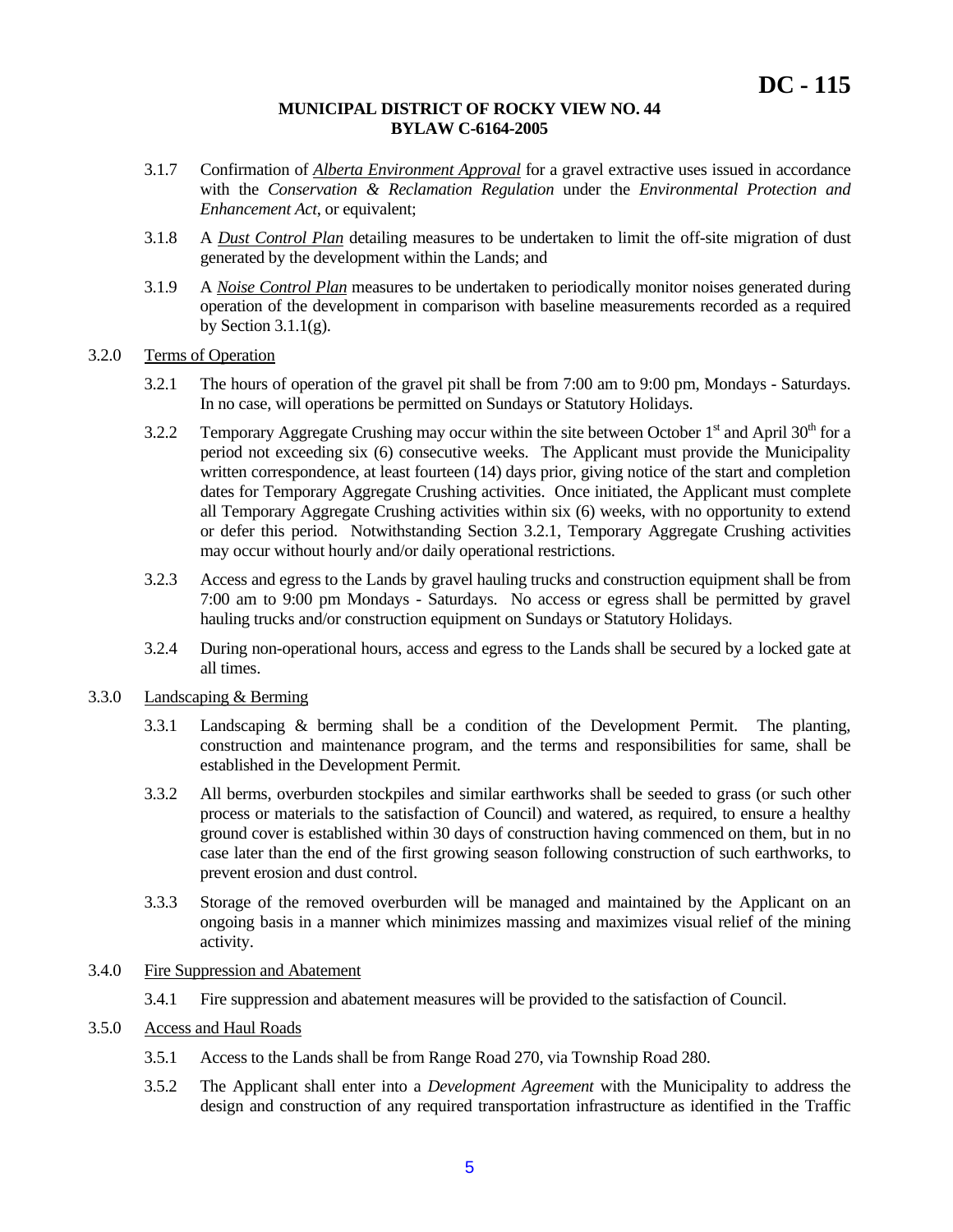Impact Assessment necessary to support the development, at their sole expense, to the satisfaction of the Municipality, in accordance with the Servicing Standards for Subdivisions and Road Construction as approved by Council on June 1, 1999, as amended.

3.5.3 As required by Section 1.7.0, the Applicant's *Annual Operations Report* shall include a summary detailing the activities of all trucking contractors and/or Applicant's employees with regards to their usage of municipal roads for hauling aggregate. This report will detail the methods the Applicant has employed to address community concerns.

### **4.0.0 DEFINITIONS**

- 4.1 Adjacent land means a title of land that is contiguous to the lands and includes land that would be contiguous if not for a public roadway, river or stream, or Municipal Reserve.
- 4.2 Applicant means the person(s) or company(ies) that own or have a right to own all of the lands or his or her representative certified as such.
- 4.3 All words and uses not defined in this section shall be defined as per Section 8 of Bylaw C4841- 97.

## **5.0.0 IMPLEMENTATION**

5.1.0 The bylaw comes into effect upon the date of its third reading.

**Division: 6** 

#### **File: 08201001 2005-RV-144**

First reading passed in open Council, assembled in the City of Calgary, in the Province of Alberta, on Tuesday, October 4, 2005, on a motion by Councilor Boehlke.

Second reading passed in open Council, assembled in the City of Calgary, in the Province of Alberta, on Tuesday, April 24, 2007, on a motion by Councilor Boehlke.

Third and final reading passed in open Council, assembled in the City of Calgary, in the Province of Alberta, on Tuesday, April 24, 2007, on a motion by Councilor Branson.

REEVE OR DEPUTY REEVE WELL ASSESSED A MUNICIPAL SECRETARY

\_\_\_\_\_\_\_\_\_\_\_\_\_\_\_\_\_\_\_\_\_\_\_\_\_\_\_\_\_\_\_\_ \_\_\_\_\_\_\_\_\_\_\_\_\_\_\_\_\_\_\_\_\_\_\_\_\_\_\_\_\_\_\_\_